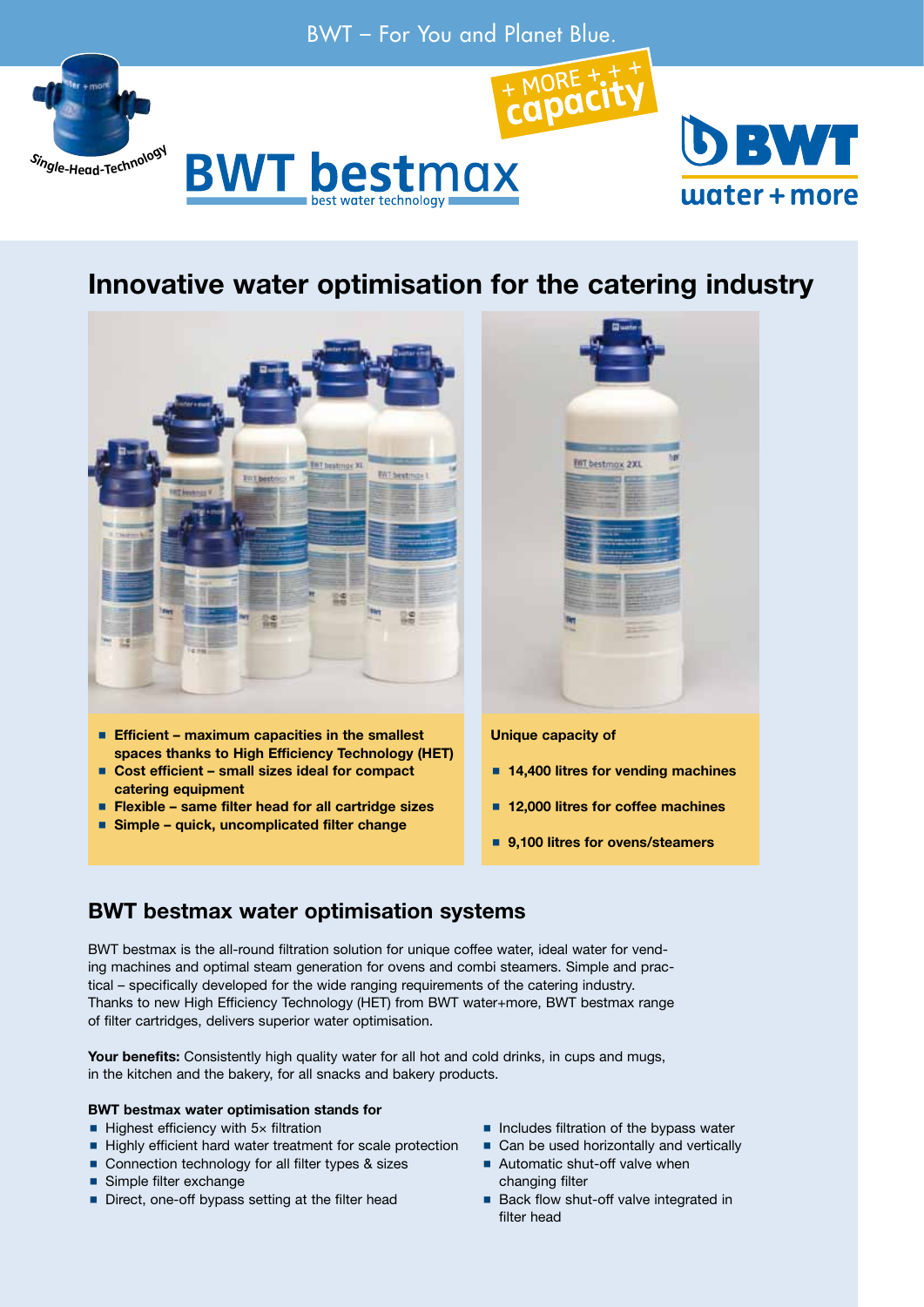## 5 stage water optimisation with BWT bestmax filter cartridges



## The new capacity dimension from BWT water+more

As the innovation leader BWT water+more continually develops its water optimisation filter systems. With new "High Efficiency Technology" (HET), BWT water+more is once again setting new benchmarks in the market.

Following sophisticated research by BWT engineers, chemists and water technologists we are proud to announce a new dimension of filter capacity, efficiency and safety.



## Technical Data\*



| <b>BWT bestmax Type</b>                            | $\mathbf x$       | s.                | $\mathbf v$       | M                 |                                      | <b>XL</b>         | 2XL               |
|----------------------------------------------------|-------------------|-------------------|-------------------|-------------------|--------------------------------------|-------------------|-------------------|
| Connection thread (in/out)                         | 3/8"              | 3/8"              | 3/8"              | 3/8"              | 3/8"                                 | 3/8"              | 3/8"              |
| Intake pressure,<br>min.-max. in bar               | $2 - 8$           | $2 - 8$           | $2 - 8$           | $2 - 8$           | $2 - 8$                              | $2 - 8$           | $2 - 8$           |
| Water temperature,<br>min.-max. in $^{\circ}$ C    | $4 - 30$          | $4 - 30$          | $4 - 30$          | $4 - 30$          | $4 - 30$                             | $4 - 30$          | $4 - 30$          |
| Ambient temperature,<br>min.-max. in $^{\circ}$ C  | $4 - 40$          | $4 - 40$          | $4 - 40$          | $4 - 40$          | $4 - 40$                             | $4 - 40$          | $4 - 40$          |
| Total height without bracket<br>(A) in mm, approx. | 280               | 360               | 420               | 475               | 500                                  | 500               | 574               |
| Total height with bracket (B)<br>in mm, approx.    | 300               | 385               | 445               | 500               | 530                                  | 530               | 600               |
| Connection height (C) in mm                        | 230               | 310               | 370               | 425               | 450                                  | 450               | 520               |
| Distance from floor (D) in mm                      | 65                | 65                | 65                | 65                | 65                                   | 65                | 65                |
| Installed length (E) in mm                         | 125               | 125               | 125               | 125               | 125                                  | 125               | 125               |
| Ø Filter cartridge (F) in mm                       | 88                | 88                | 115               | 130               | 145                                  | 145               | 185               |
| Weight in kg, approx.<br>(dry/wet)                 | 0.5/1.1           | 0.9/1.5           | 2.1/3.2           | 2.4/4.2           | 3.4/5.9                              | 3.8/6.0           | 7.5/11.0          |
| <b>Order No. Installation Set</b>                  | <b>FS20101A00</b> | <b>FS22I01A00</b> | <b>FS23I01A00</b> | <b>FS24101A00</b> | <b>FS26I01A00</b>                    | <b>FS28I01A00</b> | <b>FS30101A00</b> |
| Order No. Filter Cartridge                         | <b>FS20100A00</b> | <b>FS22100A00</b> |                   |                   | FS23100A00   FS24100A00   FS26100A00 | <b>FS28100A00</b> | <b>FS30100A00</b> |

\* Subject to change without notice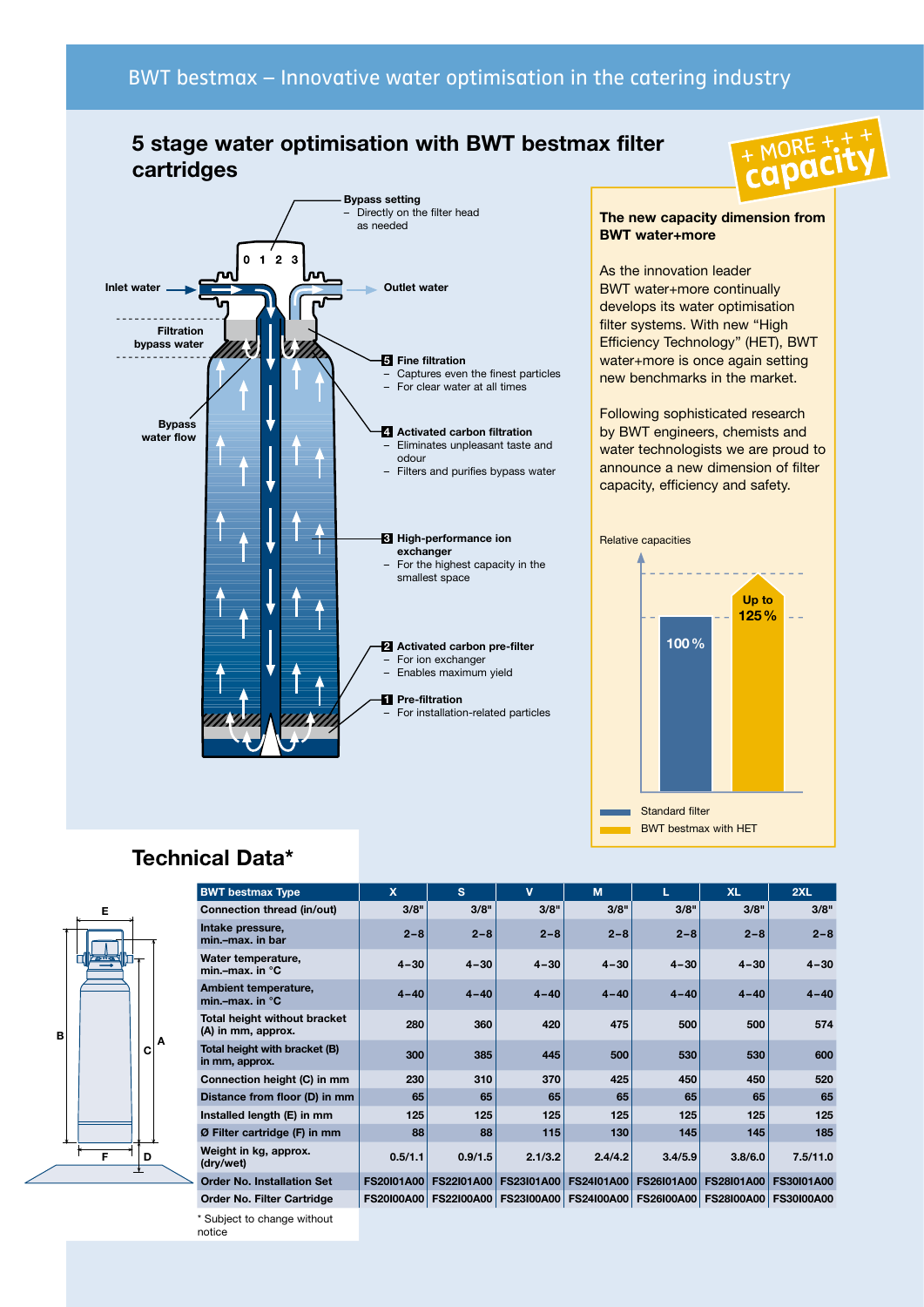## High Efficiency Technology (HET) – High Efficiency Filtration



## For the highest efficiency and safety in water optimisation



### BWT bestmax – part of an extensive product range

The BWT water+more solution can satisfy almost any water optimisation requirement in the catering sector.

All products feature a tried and tested universal filter head that includes an automatic shut-off valve, non-return valve and bypass adjustment. Each filter cartridge is compact and space-saving and can be replaced quickly and easily.

## The world's most innovative product range!

BWT bestmax – economical protection against scale, ensuring the best possible taste BWT bestmax PREMIUM – innovative protection against scale with the unique AromaPLUS formula BWT besttaste – clear, particle-free water with activated carbon filtration BWT bestmin – perfect mineralisation for your water BWT bestprotect – optimal protection against scale and corrosion from low ph BWT bestdemin – optimal demineralisation for virtually salt-free water

BWT besteam EXTRA – perfect pure steam even with high salt content



### Water optimisation from BWT water+more for:

Coffee machines

- Vending machines
- Ovens/Combi steamers
- $\blacksquare$  Ice-cube machines
- **Dishwashers**

Why not ask about a customised solution?